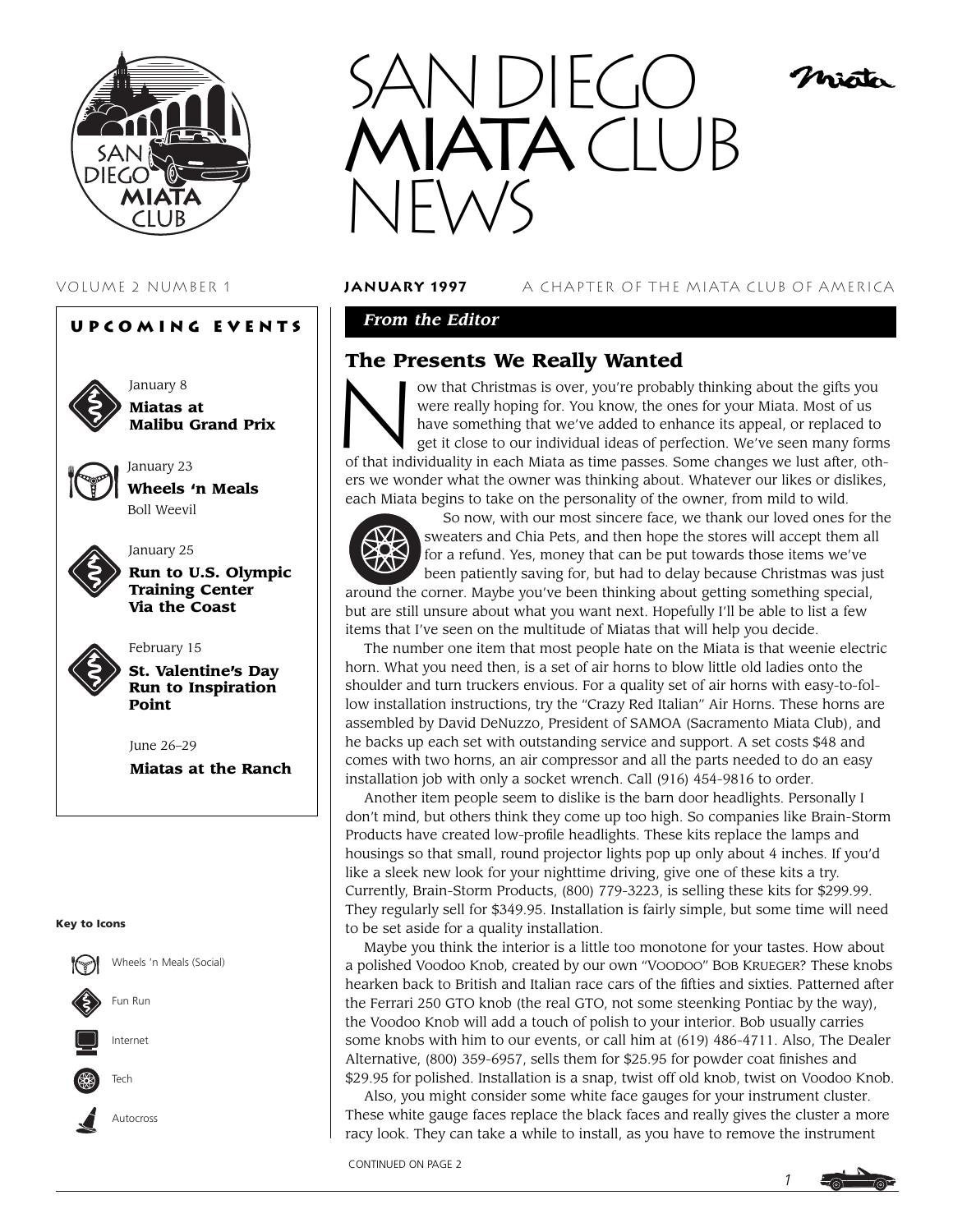#### **From the Editor** CONTINUED FROM PAGE 1

cluster, take it apart and replace the faces with the new ones. Rogue Speed, (800) 267-1444, sells a set for \$139.95. It comes with 3 small gauge faces and 2 large faces plus the instructions for a professional look.

After going to the Jackson Racing Tech Day last year, I've really wanted to get one of those Cold Air Induction (CAI) kits. The CAI shortens up the intake track considerably, moving the intake from the driver's side by the headers to just in front of the engine over the radiator. This area is a relatively high pressure spot fed by the outside air, so the engine gets a nice ram air effect, using ambient temperature air. I've seen the dyno of a Miata before and after the CAI was installed, you definitely get a 12–14 hp improvement at the crankshaft. Installation is time consuming, and pre-reading the instructions a few times will help make the job easier. The Dealer Alternative sells the kit for \$389 for '90-'93 cars, and \$459 for '94+ cars.

Maybe some of you are thinking, "What about exhaust systems?" Well, that is a little more difficult. Most aftermarket systems give about the same free-flow characteristics, but vary radically in their sound output. The loudest exhaust I've ever heard on a Miata is the Candoo exhaust. It uses a long resonator underneath the mid-section of the car, and a straight pipe with no muffler out the back. As a bonus, it allows you to mount your spare tire underneath the car. Brain-Storm Products sells one for \$315. If you really want to be the most obnoxious person in the neighborhood, then this exhaust is for you. Racing Beat makes a nice sounding exhaust system, which is a little louder than stock, reminiscent of the Triumph sports cars. Also, Jackson Racing makes a nice system that is roughly the same as the stock exhaust sound, but a little deeper in tone. The best way to find what you like is to listen to other club member's cars and see which you like best.

#### **Glass Replacement**

Club member WILLIAM BARBOUR sent me some information on a company in Escondido that did a windshield replacement on his car, "I would recommend Vistar Auto Glass in Escondido for automotive glass work. I had the windshield and molding on my '90 Miata replaced there and the work was excellent. They are friendly and helpful and operate a very clean shop. They are located at 325 N. Andreasen in Escondido. Phone (619) 489-0966."

Keep those ideas and recommendations coming. Remember, this is your newsletter, as you paid for it, so you should get as much out of it as you can. Want something covered? Ideas on how to make the club and newsletter better? Compliments, complaints? Send your comments to the club address, either by mail or phone, or you can email me at robert@caliban.ucsd.edu. You can also put your ideas up on our mail list so that other members can get the information more quickly, and I'll place it in the newsletter.

See you on the twisties... —ROBERT "JTBOB" HOLLAND



**December's Day at the Beach Fun Run started with a trip to Julian**

**Board of Directors** President

MARK BOOTH (619) 670-3789 markb@adnc.com Vice President CINDY PALOMA (619) 534-0969 paloma@cs.ucsd.edu Secretary/Events Coordinator RUTH STARK (619) 633-1218 rfstark@aol.com Treasurer MARY BEECHER (619) 549-6660 beecher@adnc.com Membership "VOODOO" BOB KRUEGER (619) 486-4711 voodoo@adnc.com Autocross STEVE HART (619) 579-9093 Newsletter Editor/Webmaster ROBERT "JTBOB" HOLLAND (619) 546-8218 robert@caliban.ucsd.edu Design and Layout TOM & STEPHANIE GOULD (619) 298-8605 tomgould@adnc.com **Notices**

THE SAN DIEGO MIATA CLUB is an official chapter of the Miata Club of America. We are a nonprofit organization whose purpose is to promote the enjoyment of —and enthusiasm for— the Mazda Miata.

*SAN DIEGO MIATA CLUB NEWS* is the monthly newsletter of the San Diego Miata Club. Use of articles or stories by other MCA chapters is hereby granted, provided proper credit is given. **Submissions to the newsletter** are welcomed and encouraged. Did you just add a new accessory to your Miata? How about writing a review and submitting it to the newsletter? Where possible, please send your electronic submissions to the newsletter editor, Robert Holland (robert@caliban.ucsd.edu). Submissions can also be faxed to the club's dedicated phone line or mailed to the club's post office box. Submission deadline is the 15th of each month.

**Internet:** The San Diego Miata Club has established a dedicated World Wide Web Home Page at http://mmdshare.ucsd.edu/sdmc.html. The club has also established a members-only electronic mail list for those members with E-mail capability. If you included your E-mail address on your membership application then you should already be subscribed to the electronic mail list. If you recently acquired your E-mail account, please contact Cindy Paloma (paloma@cs.ucsd.edu) and request to be added to the electronic mail list.

Dedicated 24-hour voice/fax phone line: (619) 670-7948

**San Diego Miata Club** P.O. Box 2286 Spring Valley, CA 91979-2286

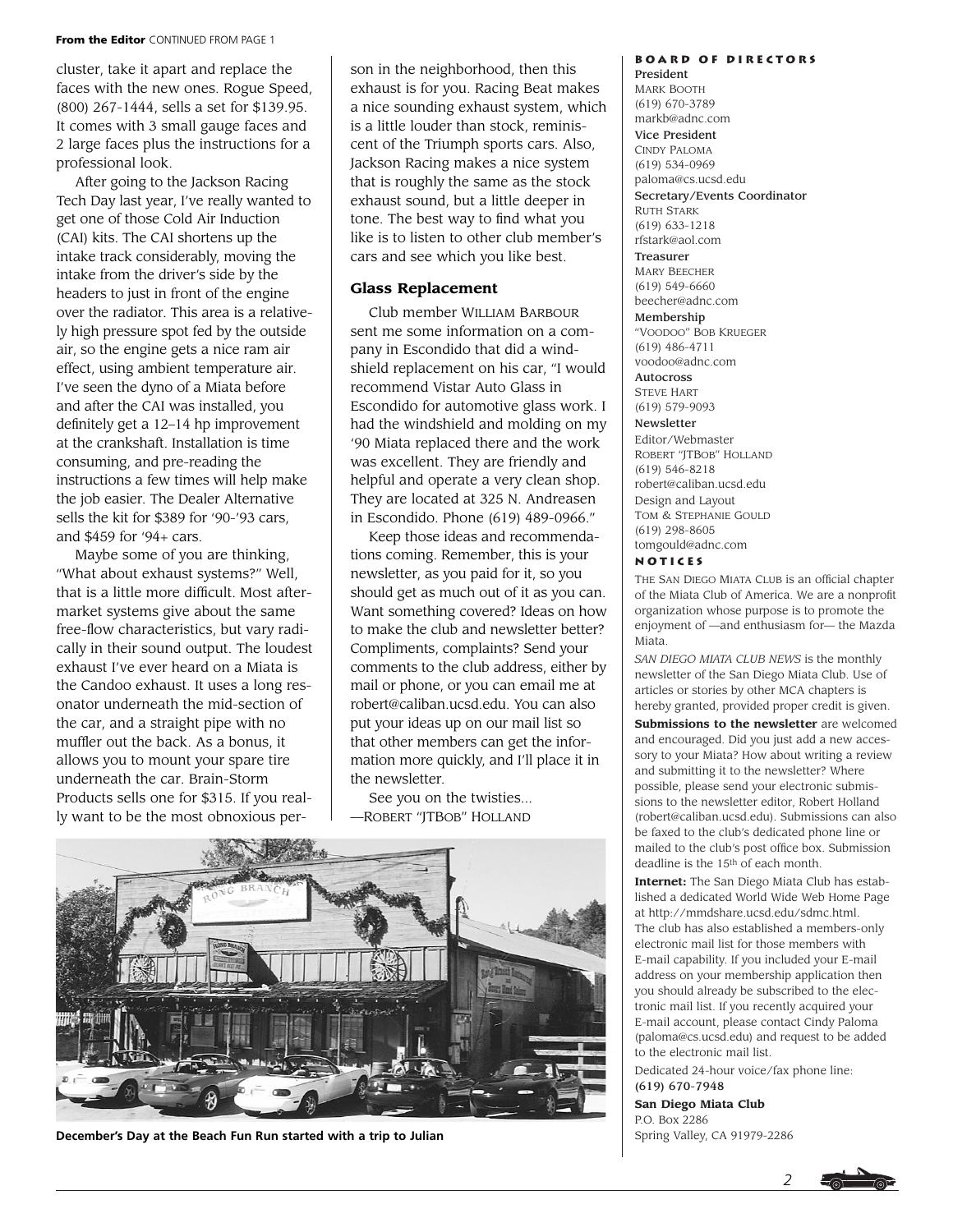### **Miatas at Malibu Grand Prix**

Date: Wednesday, January 8 Time: 6:00 p.m. (Please be prompt) Place: Malibu Grand Prix, 8606 Miramar Rd., San Diego (566-4121)

This has proven to be a very popular event and several members have recently asked when we were going to visit Malibu

Grand Prix again. Here ya go!

Again, we will not have the track to ourselves (reserving the entire track is expensive) but we've chosen a slow weeknight so it shouldn't be too crowded. Cost usually works out to \$1.75 per lap. (Most members purchase between 10-15 laps.) Drivers must also purchase a Malibu Grand Prix license for approx. \$3.00 (don't forget yours if you already have one).

Please be prompt. Meet in the parking lot so we can get a total figure on the number of laps to be purchased. We have to buy the laps in a block to get the best price per lap. Please bring cash so we can pool our money for the purchase.

Thanks for your cooperation. *Note: The track is closed if it rains.*

# **Wheels 'n Meals at Boll Weevil**

Date: Thursday, January 23 Time: 6:00 p.m.

Place: Boll Weevil, 9330 Clairemont Mesa Blvd. (At Ruffin Rd.), San Diego (571-6225)

The monthly Wheels 'n Meals continues to be a success. Attendance averages 20–25 Miatas. These events are the single BEST way for members to get to know one another. It is also a great way to get more detail on various club activities as well as participating in decisions regarding those activities. ALL members are heartily encouraged to attend. See YOU there!

#### **U.S. Olympic Training Center via the coast**

Date: Saturday, January 25

Time: 10:00 a.m.

Place: Hanalei Hotel, Mission Valley

# Run Leader: Jack Brandais

We'll leave the Hanalei and take some of San Diego's most scenic drives to the Olympic Training Center at the Lower (or is it Upper?) Otay Reservoir. Our trip will take us through Balboa Park (on 163), across the Coronado Bridge, down the Strand and up to the Training Center. Yes, there are traffic, lights, cops, etc.— but hey, just think of the sight of 110 Miatas on the Bridge!

*There's an extra added incentive to NOT fly solo on this one... there's no charge on the bridge in the carpool lane (two or more).*

# **Autocross at the Murph**

The following autocross events are scheduled at Jack Murphy Stadium

| Date                                                               | Lot                            | Event                                           | Club                        |
|--------------------------------------------------------------------|--------------------------------|-------------------------------------------------|-----------------------------|
| Saturday, January 11<br>Sunday, January 12<br>Sunday, January 26   | West<br>West<br>West           | Practice<br>Championship<br>Championship        | <b>TART</b><br>TART<br>SDAD |
| Saturday, February 8<br>Sunday, February 16<br>Sunday, February 23 | Southeast<br>Southeast<br>West | Available?<br>Available?<br>Championship        | <b>SCAT</b>                 |
| Saturday, March 15<br>Sunday, March 16                             | West<br>West                   | Practice<br>Championship                        | <b>TART</b><br>TART         |
| Sunday, April 13<br>Saturday, April 26                             | Southeast<br>West              | Available?<br>$NCCC - Correctte AutoX$          |                             |
| Saturday, May 17<br>Sunday, May 18<br>Saturday, May 31             | West<br>West<br>West           | Corvette Expo AutoX<br>Championship<br>Practice | SDAD<br>DCCSD               |

#### Autocross information sources:

San Diego SCCA Hotline:  $(619)$  441-1333 S Cal Club SCCA Hotline: (818) 988-7223 R

| teve Hart:                        | $(619)$ 579-9093 |
|-----------------------------------|------------------|
| ichard Scherschel: (619) 286-2412 |                  |

# **Upcoming National and Regional Events**

January 18, 1997 — 1:00pm SOCALM Annual Membership Meeting Mazda R&D, Irvine

February 15–16, 1997 Death Valley Daze 2 Hosted by SOCALM Contact: Delena Cozart (619) 624-9201

March 15, 1997

#### St. Patrick's Day Poker Run

Hosted by: San Joaquin Valley Miata Club \$40 registration includes Poker Run through the spring blossoms, T-shirt, Lunch for Two, Fun Khana, and more. Contact: Linda Davidson (209) 266-0603

#### March 22, 1997

Protomotive Race Team Driving School *For Miatas only!* Thunder Hill Raceway, (1 hour north of Sacramento). Cost is under \$200, with \$100 deposit due by Jan. 15th. Contact: Joe Jordan (800) 678-3250 ext 2231

#### June 26–29, 1997

#### Miatas at the Ranch '97

Hosted by the combined California Chapters of the Miata Club of America Flag is Up Farms, 120 miles northwest of

Los Angeles in the Santa Ynez Valley. Events will include:

- Winery Tour Rallye
- Rallye Santa Ynez
- Back Seat Driver Funkhana
- Hard Surface Slalom
- Dunlop Dave's Driving School
- Friday Night Karaoke Party
- Friday Night Dart Contest
- Saturday Banquet, and more!
- (800) 472-9445 for registration packet

### July 17–20, 1997

Moss Motors British Car Festival

Flag is Up Farms, near Solvang, CA This event was very well reviewed by Miatafiles last year.

# August 15–17, 1997

### Monterey Historic Races

Laguna Seca Raceway, Monterey, CA

There is a strong Miata presence at this very popular event. The featured marque for this year is Cobra (The Historics will feature Porsche in 1998 to honor the automaker's 50th anniversary). If you are thinking of going this year, make hotel reservations now as many hotels and motels are already full. Two- or three-day tickets are available at a discount by phone or mail thru August 8.

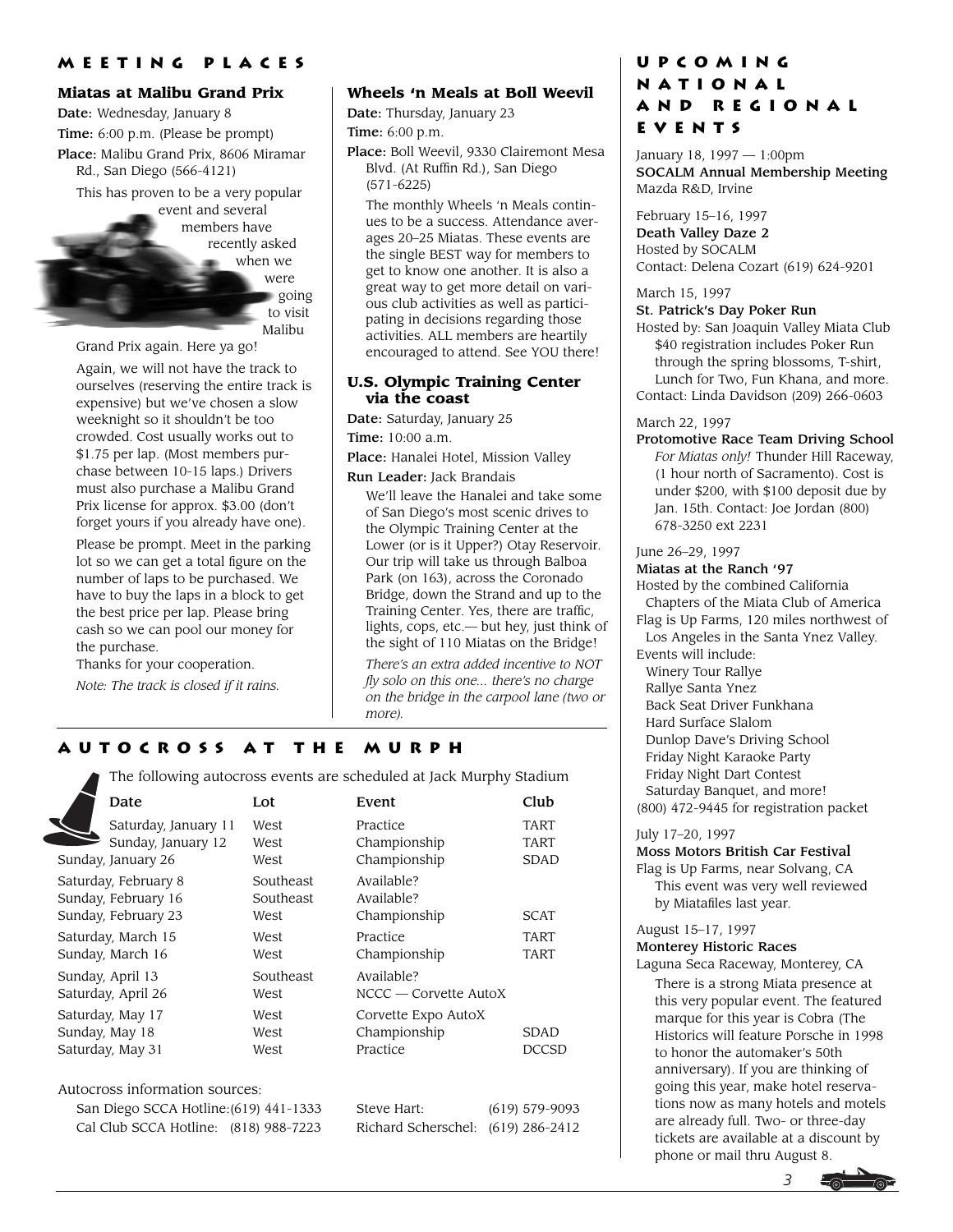

November 2, 1996

**Saturday found us gathering**<br>
in the west lot at Jack<br>
Murphy Stadium. I arrived<br>
first, followed closely by<br>
JOHN and CATHERINE<br>
GODDEN. John and I registered and<br>
went thru tech early Shortly after that in the west lot at Jack Murphy Stadium. I arrived first, followed closely by JOHN and CATHERINE went thru tech early. Shortly after that RICHARD SCHERSCHEL arrived as did RAINER MUELLER and support team MARIANNE MUELLER.

Rainer and I announced at the



Wheels 'n Meals that I would run in the 2nd group and Rainer would run in the 3rd. That way one of us

could give rides to any members who wanted them from 10:30 a.m. to 2:30 p.m.

Today will be one day of practice, with the Host club conducting a driving school during the event. Nine o'clock is coming up fast. John is running in the 1st group, so he leaves for Pre-Grid. I have to work this group, so I get my cool sit-down job, handing out timing slips to the drivers after the completion of each run. This job is called Post-Grid. From this seat I track who has the fast time in their class. I also inform competitors what time to beat if they are to win.

John is now off and running and is getting good times on street tires: around 78–77 seconds. I also notice John has competition, a red Miata on

street tires as well. I also notice that this car has a Socalm decal in the right wing window. After several runs, they battle back and forth for the fastest time. On the last run John edges out the mystery Miata. Both times were 76 something. The driver of the mystery Miata turns out to be Socalm member and *Reward* Newsletter editor ZACK BROADBENT [also a new SDMC member], down for the day having fun. We had a good visit with him later that afternoon.

Meanwhile the 2nd group is getting underway. I jump in my car and head over to Pre-Grid. My first run will be solo, just to find my way around the course. Meanwhile JERI JONES and SEAN O'CONNER have shown up for the event. Rainer and I were eager to see Jeri, knowing she had SDMC decals to adorn the sides of our cars. When I looked over, Rainer already had his car decked out with the club logo. But in just a few minutes mine were on as well. They look great! In no time Jeri was in the passenger seat, helmet in hand, ready for her first ride in a Miata on an Auto-X course. The Miata is deceptively fast on short straightaways and turns — grip is so good it feels as if the car is on rails. The G-force is outrageous. I was sure Jeri enjoyed the ride by her big smile. Time was around 69 seconds, a clean run (no cones down).

Next Sean hopped in. It turned out Sean was a veteran at this. He belonged to Corvair Club back in the 70's and participated in these events regularly. We work our way up to the start line. My tires are warm now and tire pressures were right, I decide to push myself on this run. We launch onto the course. My car grips tenaciously on the first 3 turns — the 4th I go in a little too hot. I trail brake and get a little loose, but save it. Power down a short straight-away to 90° left, then into a double Ess. Maneuvering as fast and as smoothly as possible, a little out of shape, but again, hung on! Powering out of the Ess's down to a left hairpin curve, I brake hard at first, then lightly brake as I turn in (trail braking), this induces oversteer. OOPS!— too much. As I power out the tail-end becomes too loose, I attempt to power thru it (there is a quick right then a left). I make the right okay, the rear-end still loose. I try for the left, not so lucky this time. The tail has a mind of its own, instead, it comes around on me. A spectacular 360° spin 50 yards from the finish line. I power it around — back on course, we cross the finish line in 75 seconds + 1 cone. Still great fun and a good time with a spin. I am pretty sure Sean was pleasantly surprised at the speed and grip the little car has! Next to ride is John. He got in a couple of runs with me.

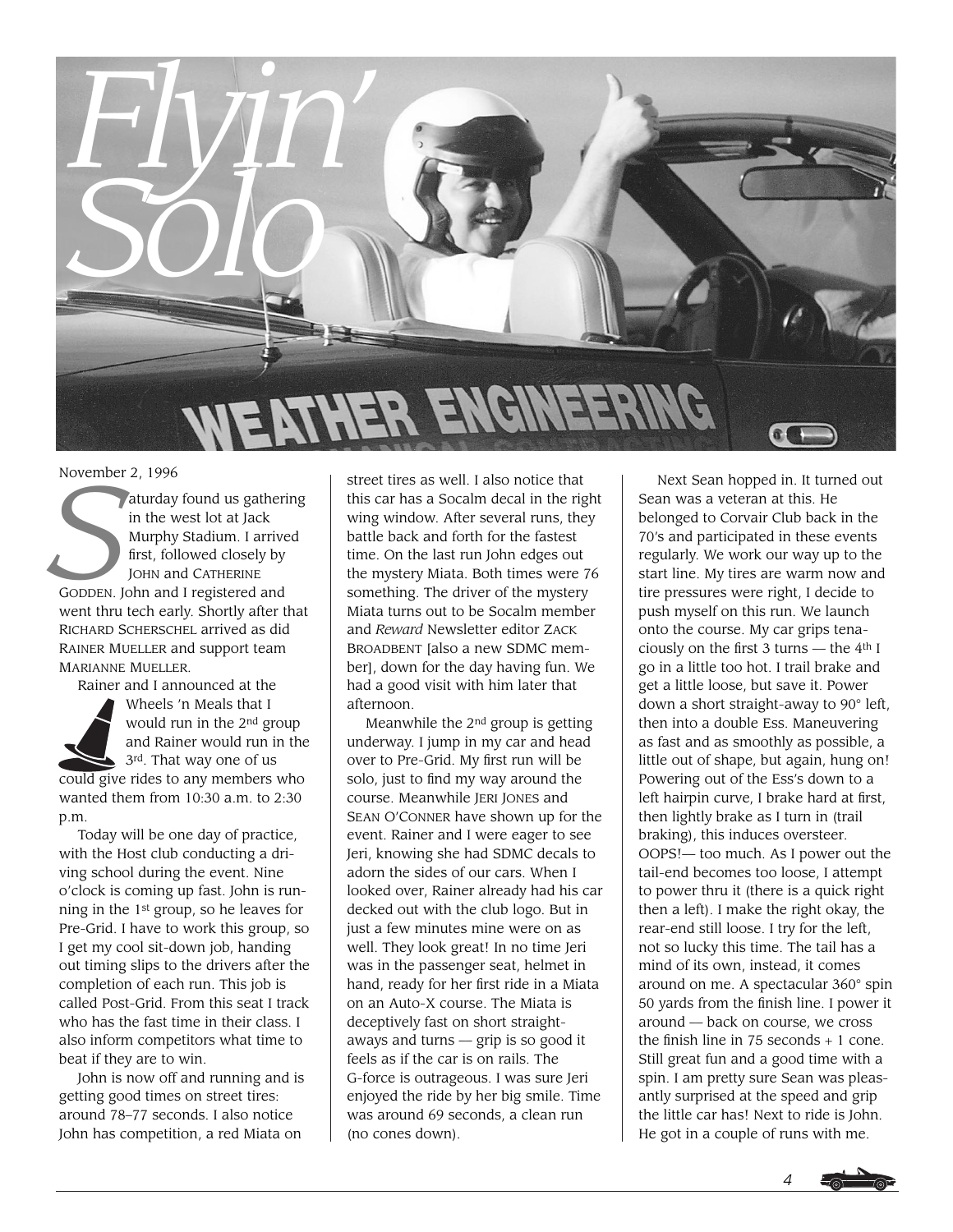With the driving school happening at the same time this group has become unusually large, therefore not many runs. I got six in before it was over. VOODOO BOB KRUEGER arrived during this group and took a ride with Tom Berry, owner of a black C Stock Miata. JTBOB HOLLAND also arrived about this time, but I don't recall if he rode with anyone. With time running out NATALIA RISSOLO jumped in Mike Plummer's red C Stock, and got a couple of laps in. Then she got a ride in David Laird's Lotus Super 7 (a very fast car!)— well, a partial ride — it broke down after 3⁄4 of a lap. Natalia had a big grin on her face too! YVONNE HART, KEN EVORY, and RICH TAYLOR all made it down by around lunch time.

With the 2nd run group now over, it was lunch time. Time for some of us to walk the course, and others to grab some lunch from the catering truck. It's also a great time to visit. And I got a chance to really admire the SDMC magnetic decals. Also new for me today are a pair of TEAM VOODOO decals mounted on a matching green background. Thanks, Jeri. I am very proud to represent "The Club." Jeri and Sean tell me they will soon start racing. It's a real kick. Today was also my first opportunity to use the Voodoo Shift Knob under race conditions. Shifts were much shorter, faster and a very straight shift into 3rd. I know this improvement will help lower my times.

ALL this fun and Rainer has not even run yet. With lunch over, Rainer will get his runs in. Everyone else who wanted to take a ride got to ride with him. I do remember Jeri riding once and don't recall if there were any other



takers. However, I know he had quite a cheering section. Our group was situated near the finish line and cheered after each of his runs. If I remember correctly, Rainer got his times down around 71 seconds. With the 3rd run group over, some visited a while, some begin packing up, and still others stayed and watched the 4<sup>th</sup> and final run group. As the day ends we say our good-byes and set off for home.

ANOTHER GREAT MIATA DAY! P.S. Come out to a future event and ride along. You could just watch if you want, but until you go for a ride you really don't know the car's capability and what a truly wonderful sports car you own!

See ya at the races —STEVE HART

**These photos were taken at the Autocross held on November 10, 1996 at Jack Murphy Stadium.**

**Above — Robert 'JT' Holland returns to racing.**

**Below — The class winner, a "ringer" from Tri-Point Engineering.**

**Opposite — Steve Hart celebrates his 2ndplace trophy.**





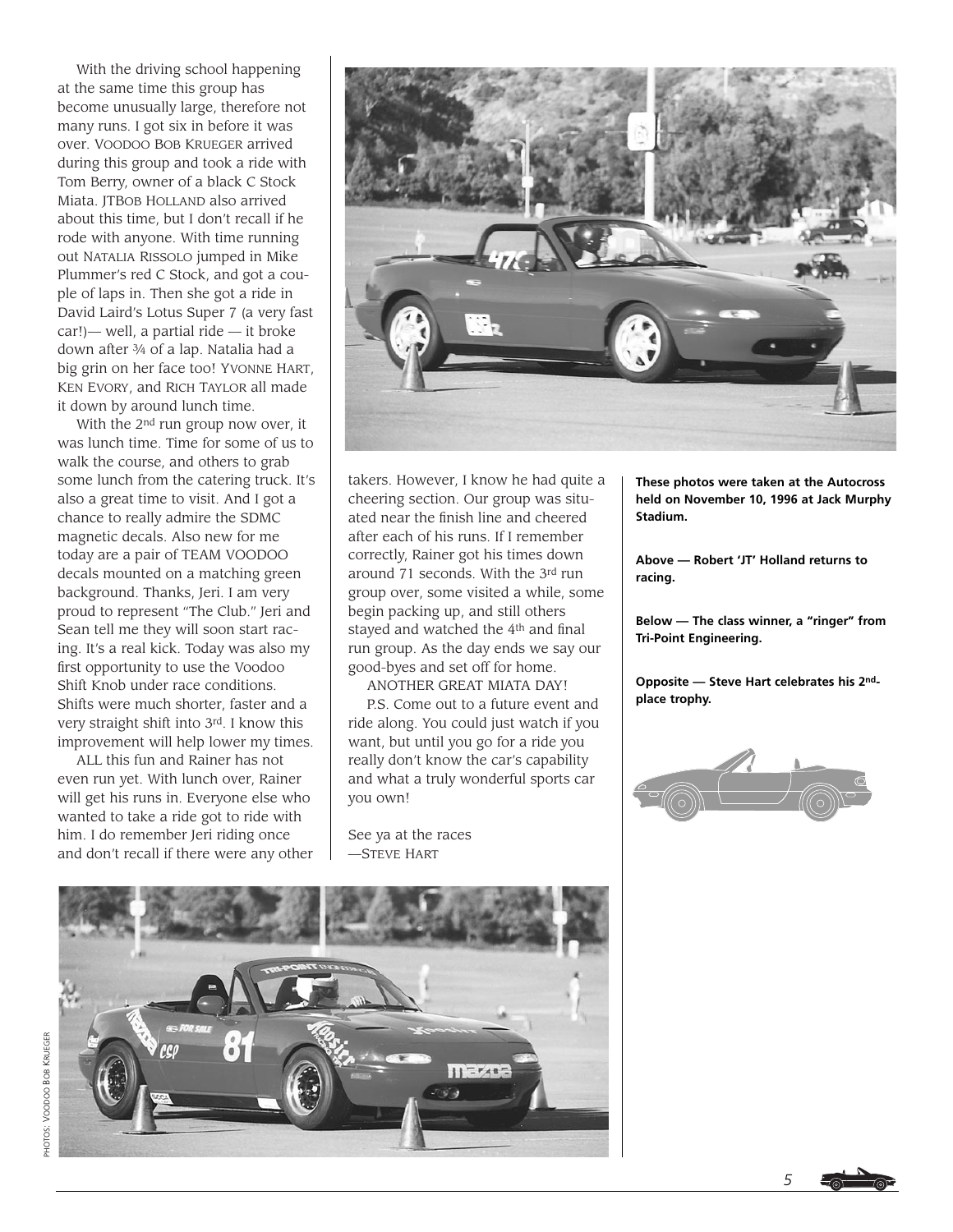

**Over thirty Miatas gathered for the Fall Picnic Tour on November 24th.**





# **New Members!**

**Ellen & Dean Cooksy** San Diego 1992 Red

**Kristin Ebersol** Carlsbad 1990 Silver

**Given & Christine Harrison** Carlsbad 1993 Red B

**Kevin Lakkis** Seal Beach 1991 Red Base

**Ben & Susie Lerner** Moreno Valley 1995 Black PEP

**Marlo & Ron Miller** Del Mar 1993 White

**Michael & Susan Pasterkiewicz** San Diego 1992 Red

**Robert E. Port** San Diego 1992 Mariner Blue A

**Dan Reichel** Vista 1994 White A

**Dale & Ginger Smith** Poway 1995 Laguna Blue Base

**Richard A. Smith** Escondido 1995 M (Merlot)

**Herman & Susan van Eijkelenburg** San Diego 1990 Red A

**Joyce Wells** Escondido 1996 M (Starlight Blue)

**Bob & Kathy Welty** Carlsbad 1995 Black Base

There are now 116 memberships consisting of 175 members.

- 41 Red
- 19 White
- 13 Black
- 11 Montego Blue
- 10 Mariner Blue
- 4 BRG
- 4 Laguna Blue
- 4 Silver
- 4 Starlight Blue
- 3 Merlot
- 2 Yellow
- 1 Unreported



*6*